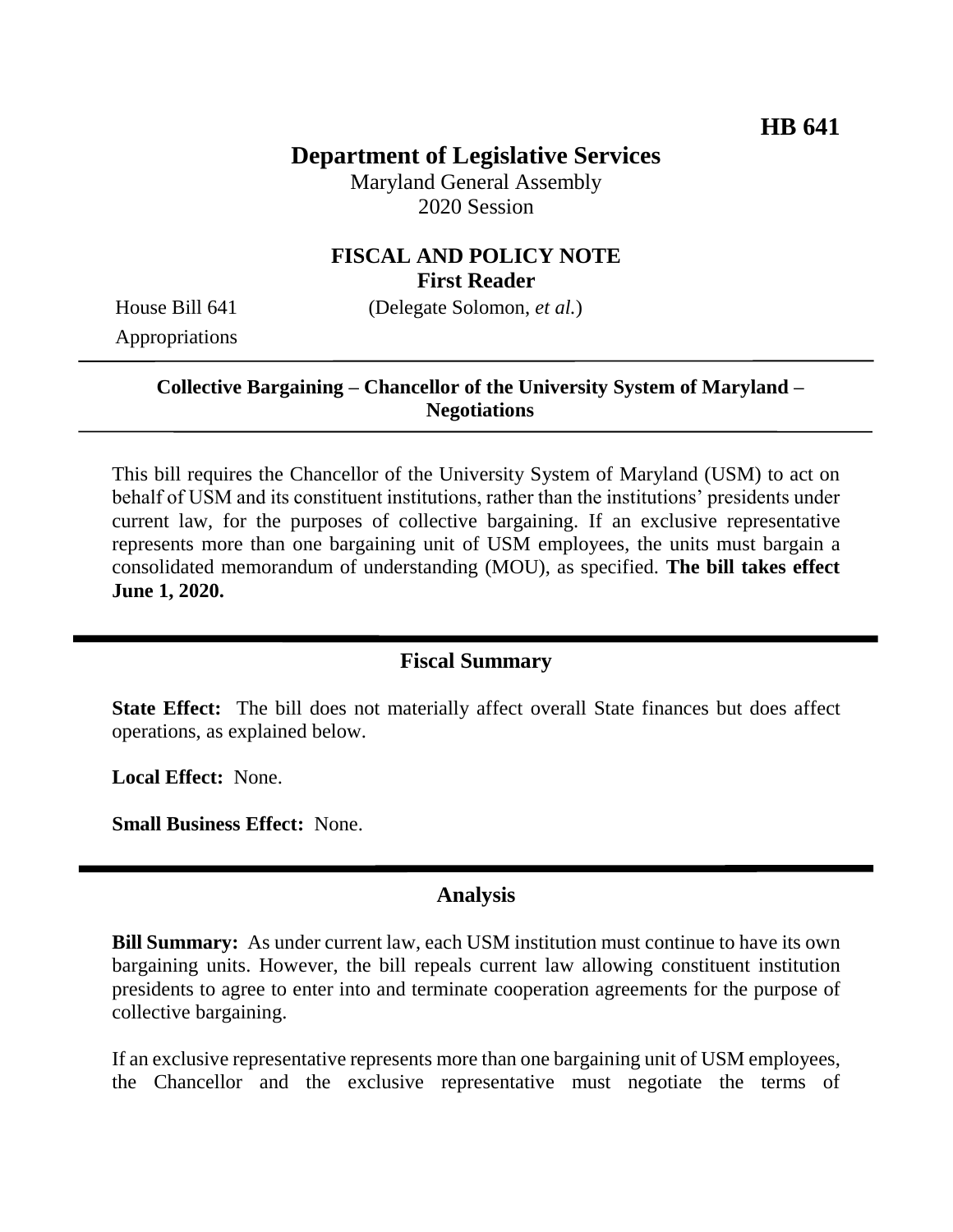one consolidated MOU to apply to all bargaining units for employees of all USM institutions represented by that exclusive representative. Even so, on mutual agreement and in writing, the parties may designate a matter particular to a constituent USM institution to be negotiated by the exclusive representative and the president of that institution or the president's designee. On conclusion of negotiations, all matters of agreement must be included in the consolidated MOU, including those pertaining to a specified institution.

Finally, the bill establishes that all terms of a presently existing MOU, as specified, may not be impaired in any way by the bill and must remain in full force and effect until a successor MOU is agreed to and ratified.

**Current Law/Background:** The Board of Regents of USM must appoint a Chancellor of USM. The Chancellor is the Chief Executive Officer of USM and the Chief of Staff for the Board of Regents of USM. The Chancellor must (1) advise the Board of Regents of USM; (2) conduct systemwide planning; (3) coordinate and arbitrate among the institutions and centers of USM; (4) assist the institutions in achieving performance goals in accordance with their adopted performance accountability plan; (5) provide technical assistance to institutions and centers such as legal and financial services; (6) perform the duties the board assigns; and (7) see that the policies of the board are carried out. The Chancellor serves at the pleasure of the board. The Chancellor is entitled to the compensation established by the board. However, until June 30, 2021, the board must notify the Governor, the President of the Senate, and the Speaker of the House at least 30 days before a contractual salary increase, negotiated severance package, or any other financial bonus for the Chancellor goes into effect.

The president of a USM institution must act on behalf of the institution for the purposes of collective bargaining. Likewise, the presidents of the following centers or institutes bargain on behalf of their center or institute:

- University of Maryland Center for Environmental Science;
- Cooperative Extension Service and the Agricultural Experiment Station;
- Statewide Medical Education and Training System;
- Maryland Fire and Rescue Institute;
- Center for Maryland Advanced Ventures;
- University of Maryland Center for Economic and Entrepreneurship Development; and
- any other center, component, or institute established and operated by USM in accordance with its mission.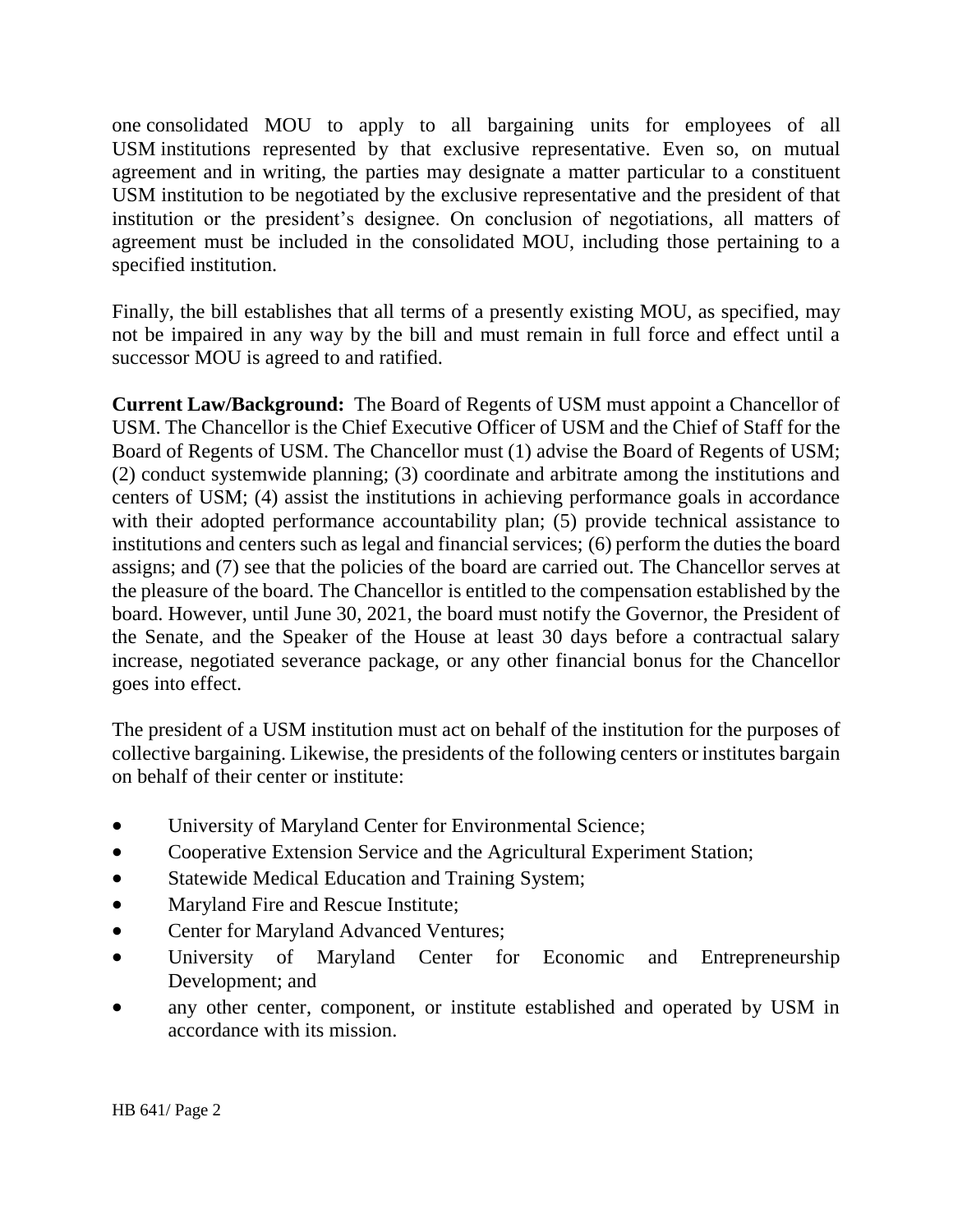The exclusive representative must designate one or more representatives to participate as a party in collective bargaining on behalf of the exclusive representative.

An MOU that incorporates all matters of agreement reached by the parties must be executed by the exclusive representative and the president of the USM institution or the president's designee. To the extent these matters require legislative approval or the appropriation of funds, the matters must be recommended to the General Assembly for approval or for the appropriation of funds. To the extent matters involving a State institution of higher education require legislative approval, the legislation must be recommended to the Governor for submission to the General Assembly. For skilled service or professional service employees who are employees of an institution, the terms of an MOU executed by the president and the exclusive representative apply.

An MOU must contain all matters of agreement reached in the collective bargaining process. The MOU must be in writing and signed by the exclusive representative involved in the collective bargaining negotiations and the president of the system institution or the president's designee.

No MOU is valid if it extends for less than one year or for more than three years. In the case of a State institution of higher education, an MOU is not effective until it is ratified by the institution's governing board and a majority of the votes cast by the employees in the bargaining unit.

The presidents of USM institutions may agree to cooperate for the purpose of collective bargaining. A president may elect to terminate a cooperation agreement with another USM institution.

Appropriate bargaining units must consist of (1) all eligible nonexempt employees, as described in the federal Fair Labor Standards Act, except eligible sworn police officers; (2) all eligible exempt employees, as described in the federal Fair Labor Standards Act; and (3) all eligible sworn police officers.

**State Expenditures:** The bill does not materially affect total State expenditures, but it does affect operations and potentially finances at the constituent institutions. As the bill consolidates most collective bargaining duties from the USM constituent institution presidents under the Chancellor, it increases the time spent on collective bargaining by the Chancellor and the USM Office while likely decreasing the time spent on collective bargaining by the constituent institutions. In addition, USM institutions report various operational and potential fiscal impacts of coalition bargaining (which must be undertaken under specified circumstances), including issues specific to a particular institution. Overall, however, to the extent collective bargaining agreements negotiated under the bill are